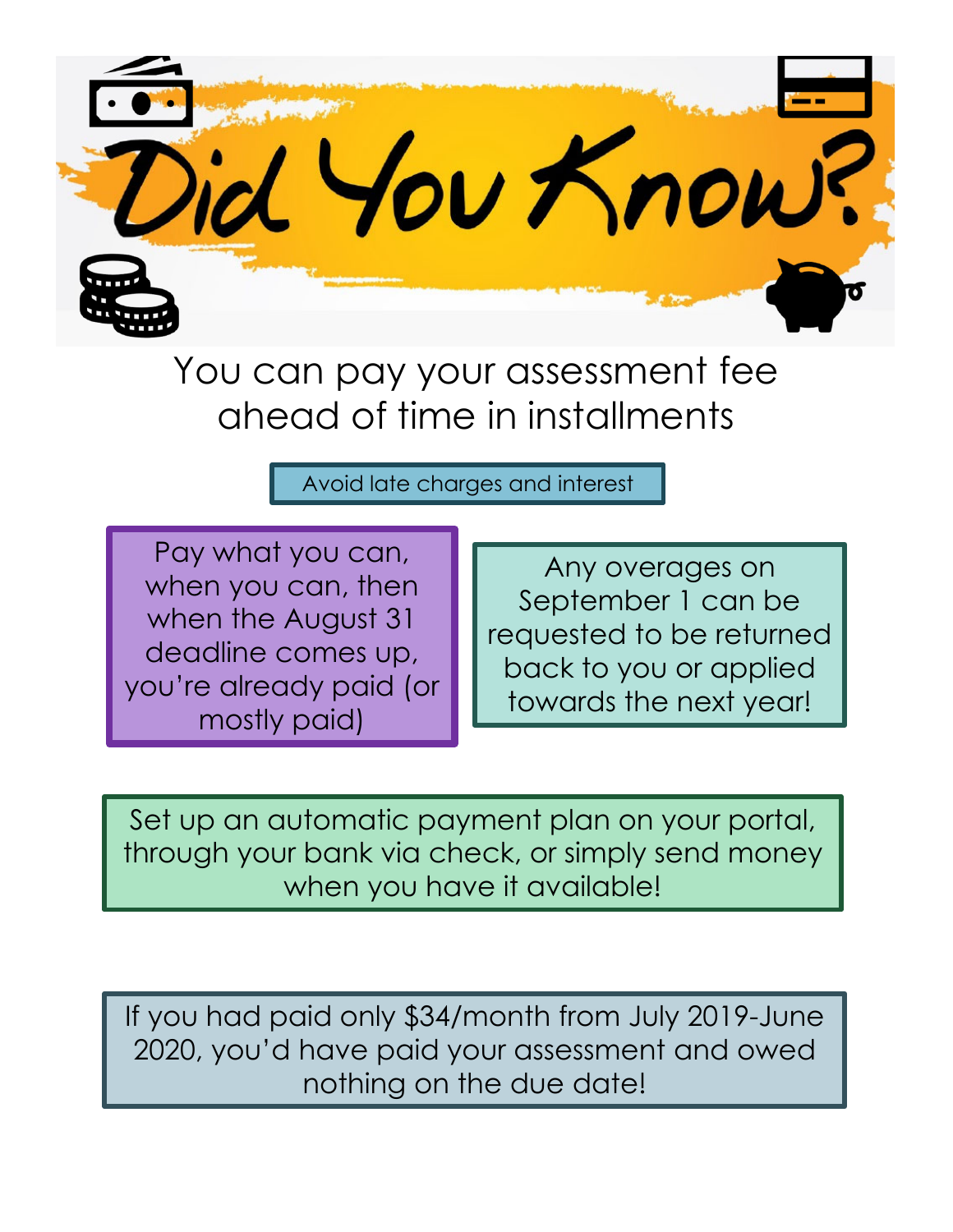## **PAST-DUE POLICY**